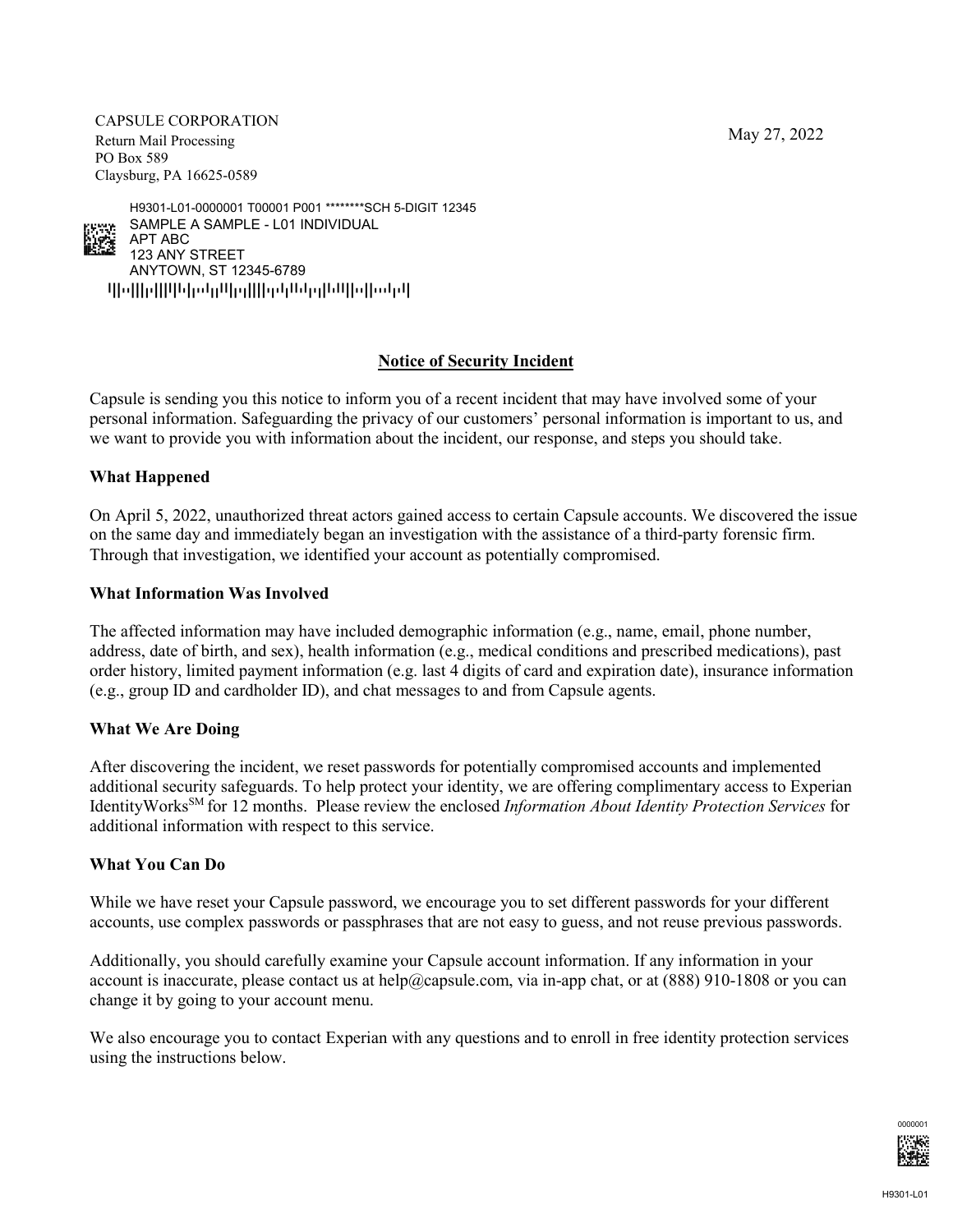## **For More Information**

To contact Experian with any questions you may have about this incident and to enroll in free identity protection services, please call (833) 708-2891. Representatives are available Monday to Friday 9:00 AM to 11:00 PM (Eastern) and Saturday and Sunday 11:00 AM to 8:00 PM (Eastern), excluding major U.S. holidays. Be prepared to provide your engagement number B053658.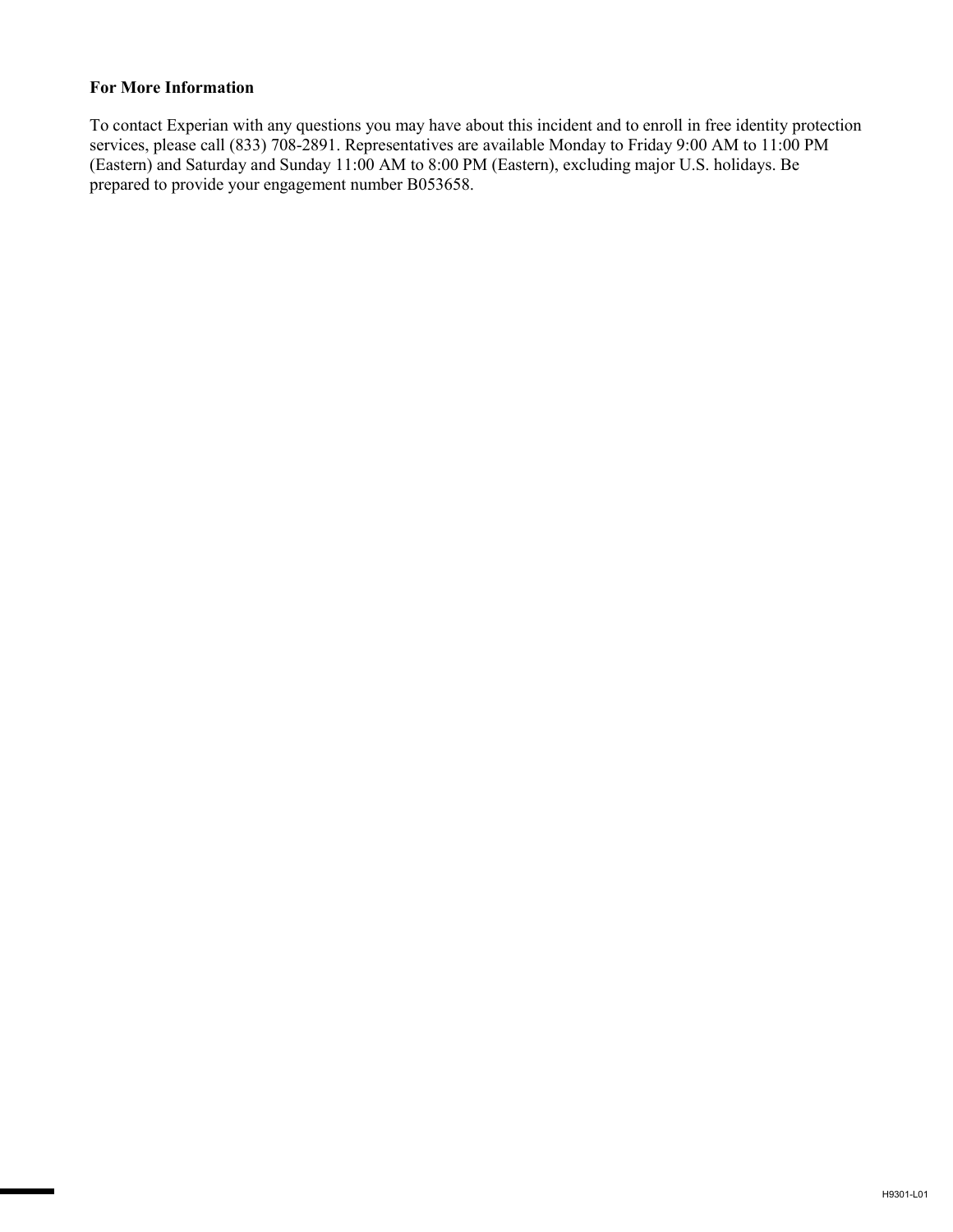# **INFORMATION ABOUT IDENTITY PROTECTION SERVICES**

## *Identity Restoration and Fraud Detection Tools*

If you believe there was fraudulent use of your information as a result of this incident and would like to discuss how you may be able to resolve those issues, please reach out to an Experian agent. If, after discussing your situation with an agent, it is determined that identity restoration support is needed then an Experian Identity Restoration agent is available to work with you to investigate and resolve each incident of fraud that occurred from the date of the incident (including, as appropriate, helping you with contacting credit grantors to dispute charges and close accounts; assisting you in placing a freeze on your credit file with the three major credit bureaus; and assisting you with contacting government agencies to help restore your identity to its proper condition).

Please note that Identity Restoration is available to you for 12 months from the date of this letter and does not require any action on your part at this time. The Terms and Conditions for this offer are located at www.ExperianIDWorks.com/restoration.

While identity restoration assistance is immediately available to you, we also encourage you to activate the fraud detection tools available through Experian IdentityWorks as a complimentary 12-month membership. This product provides you with superior identity detection and resolution of identity theft. To start monitoring your personal information, please follow the steps below:

- Ensure that you **enroll by August 31, 2022** (Your code will not work after this date.)
- **Visit** the Experian IdentityWorks website to enroll: **https://www.experianidworks.com/credit**
- Provide your **activation code: ABCDEFGHI**

If you have questions about the product, need assistance with Identity Restoration that arose as a result of this incident or would like an alternative to enrolling in Experian IdentityWorks online, please contact Experian's customer care team at **(833) 708-2891** by **August 31, 2022**. Be prepared to provide engagement number **B053658** as proof of eligibility for the Identity Restoration services by Experian.

A credit card is not required for enrollment in Experian IdentityWorks. You can contact Experian immediately regarding any fraud issues, and have access to the following features once you enroll in Experian IdentityWorks:

- **Experian credit report at signup:** See what information is associated with your credit file. Daily credit reports are available for online members only.\*
- **Credit Monitoring:** Actively monitors Experian file for indicators of fraud.
- **Identity Restoration:** Identity Restoration specialists are immediately available to help you address credit and non-credit related fraud.
- **Experian IdentityWorks ExtendCARE<sup>TM</sup>:** You receive the same high-level of Identity Restoration support even after your Experian IdentityWorks membership has expired.
- **\$1 Million Identity Theft Insurance\*\*:** Provides coverage for certain costs and unauthorized electronic fund transfers.Experian identity protection services include 12 months of credit and CyberScan monitoring, \$1,000,000 insurance reimbursement policy, and fully managed identity theft recovery services.

\* Offline members will be eligible to call for additional reports quarterly after enrolling.

\*\* The Identity Theft Insurance is underwritten and administered by American Bankers Insurance Company of Florida, an Assurant company. Please refer to the actual policies for terms, conditions, and exclusions of coverage. Coverage may not be available in all jurisdictions.

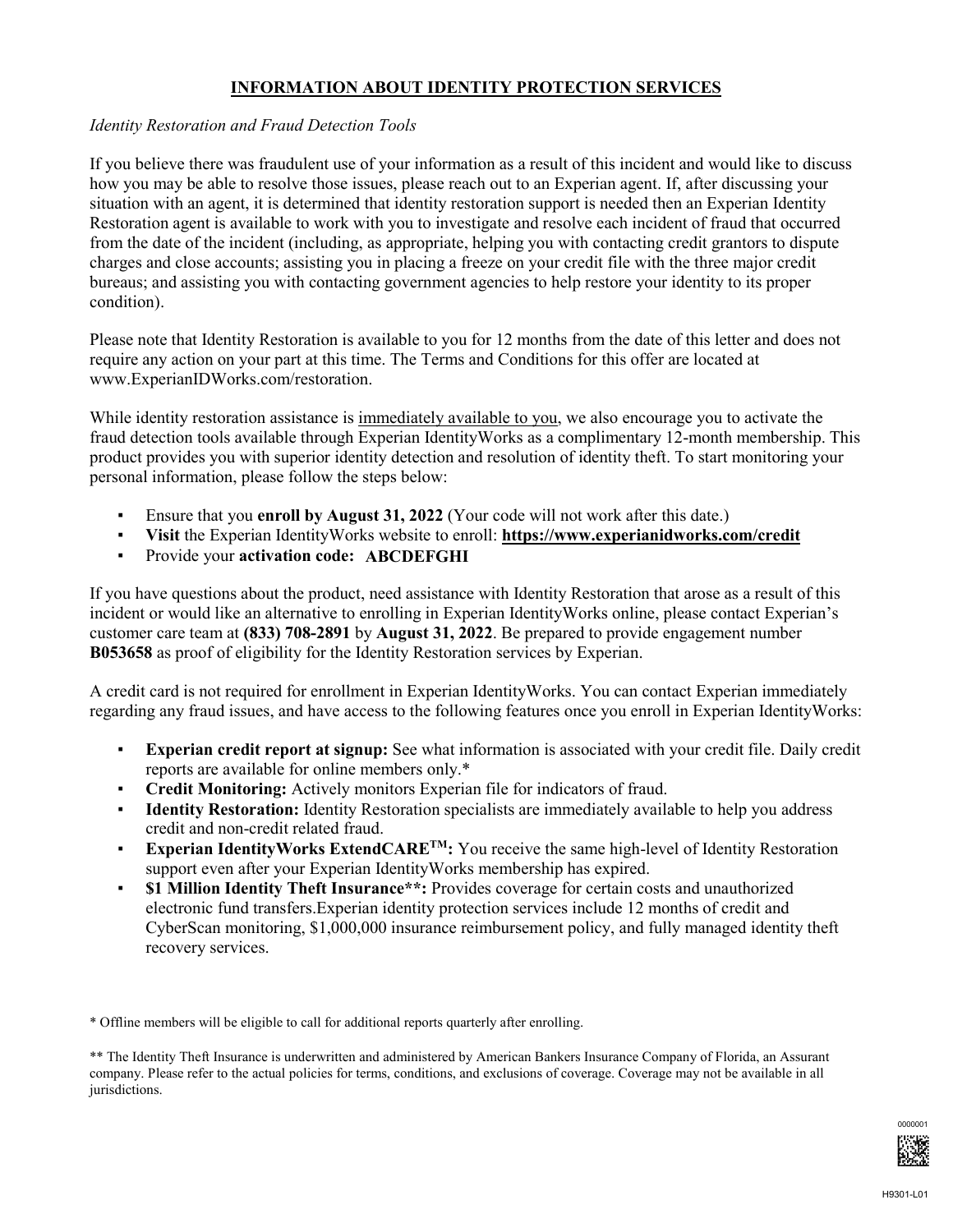### *Monitor Your Accounts*

We recommend that you regularly review statements from your accounts and periodically obtain your credit report from one or more of the national credit reporting companies. You may obtain a free copy of your credit report online at www.annualcreditreport.com, by calling toll-free 1-877-322-8228, or by mailing an Annual Credit Report Request Form (available at www.annualcreditreport.com) to Annual Credit Report Request Service, P.O. Box 105281, Atlanta, GA 30348-5281. You may also purchase a copy of your credit report by contacting the three national credit reporting agencies listed below.

| Equifax <sup>®</sup>   | <b>Experian</b>      | TransUnion <sup>®</sup> |
|------------------------|----------------------|-------------------------|
| P.O. Box 740241        | P.O. Box 9701        | P.O. Box 1000           |
| Atlanta, GA 30374-0241 | Allen, TX 75013-9701 | Chester, PA 19016-1000  |
| 1-800-685-1111         | 1-888-397-3742       | 1-800-888-4213          |
| www.equifax.com        | www.experian.com     | www.transunion.com      |

When you receive your credit reports, review them carefully. Look for accounts or creditor inquiries that you did not initiate or do not recognize. Look for information that is not accurate. If you see anything you do not understand, call the credit reporting agency at the telephone number on the report.

### *Credit Freeze*

You have the right to put a security freeze, also known as a credit freeze, on your credit file, so that no new credit can be opened in your name without the use of a Personal Identification Number (PIN) that is issued to you when you initiate a freeze. A credit freeze is designed to prevent potential credit grantors from accessing your credit report without your consent. If you place a credit freeze, potential creditors and other third parties will not be able to access your credit report unless you temporarily lift the freeze. Therefore, using a credit freeze may delay your ability to obtain credit. Pursuant to federal law, you cannot be charged to place or lift a credit freeze on your credit report. Should you wish to place a credit freeze, please contact all three major consumer reporting agencies listed below.

| Equifax                                             | <b>Experian</b>                         | <b>TransUnion</b>                    |
|-----------------------------------------------------|-----------------------------------------|--------------------------------------|
| P.O. Box 105788                                     | P.O. Box 9554                           | P.O. Box 2000                        |
| Atlanta, GA 30348-5788                              | Allen, TX 75013-9554                    | Chester, PA 19016-2000               |
| 1-800-685-1111                                      | 1-888-397-3742                          | 1-888-909-8872                       |
| www.equifax.com/personal/<br>credit-report-services | www.experian.com/<br>freeze/center.html | www.transunion.com/<br>credit-freeze |

You must separately place a credit freeze on your credit file at each credit reporting agency. The following information should be included when requesting a credit freeze:

- 1) Full name, with middle initial and any suffixes;
- 2) Social Security number;
- 3) Date of birth (month, day, and year);
- 4) Current address and previous addresses for the past five years;
- 5) Proof of current address, such as a current utility bill or telephone bill; and
- 6) Other personal information as required by the applicable credit reporting agency.

If you request a credit freeze online or by phone, then the credit reporting agencies have one business day after receiving your request to place a credit freeze on your credit file report. If you request a lift of the credit freeze online or by phone, then the credit reporting agency must lift the freeze within one hour. If you request a credit freeze or lift of a credit freeze by mail, then the credit agency must place or lift the credit freeze no later than three business days after getting your request.